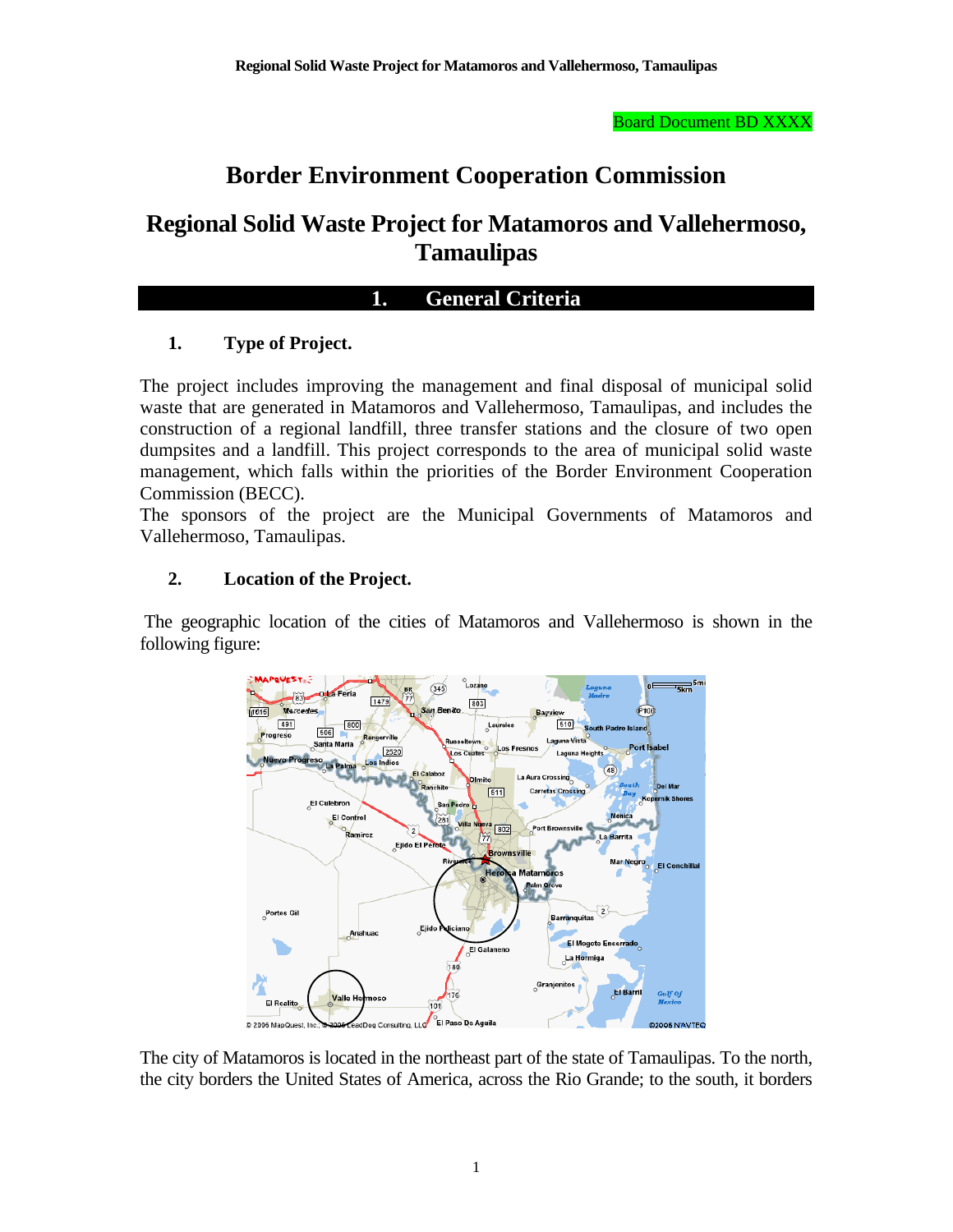the municipality of San Fernando and Laguna Madre lagoon; to the east with the Gulf of Mexico; and to the west with the municipalities of Río Bravo and Vallehermoso.

The municipality of Vallehermoso is located in the northeastern region of the state of Tamaulipas. The north, east, and south parts of the city border the municipality of Matamoros and to the west and south, it borders the Municipality of Río Bravo. The project is located within the 100-kilometer border area.

## **3. Project Description and Work Tasks**

## **Project Description.**

The scope of the project includes the following elements:

- $\Rightarrow$  Construction of a regional landfill.
- $\Rightarrow$  Construction of three transfer stations.
- $\Rightarrow$  Acquisition of machinery and equipment for the operation of the landfill and transfer stations, as wells as the transportation of solid waste from the transfer stations to the regional landfill.
- $\Rightarrow$  Closure of the open dumpsite and of a landfill in Matamoros.
- $\Rightarrow$  Closure of the open dumpsite of Vallehermoso.

The regional landfill will be built in the municipality of Matamoros. Two transfer stations will be built in Matamoros and one in Vallehermoso. The total cost of the project is estimated at 94.08 million pesos.

## **Program of Project Tasks.**

The project's certification comprises the design and construction of the infrastructure for the management, transportation, and final disposal of municipal solid waste generated in Matamoros and Vallehermoso. The life cycle of the transfer stations and the regional landfill is considered to be fourteen years.

The project also includes the closure of the open dumpsite and the old landfill in Matamoros. The Ministry of Social Development (SEDESOL) will provide technical assistance to the Government of Vallehermoso to close its open dumpsite.

The period of implementation of the transfer stations and the closure of both the open dumpsites and the landfill, will be two years. The following table details the project tasks schedule.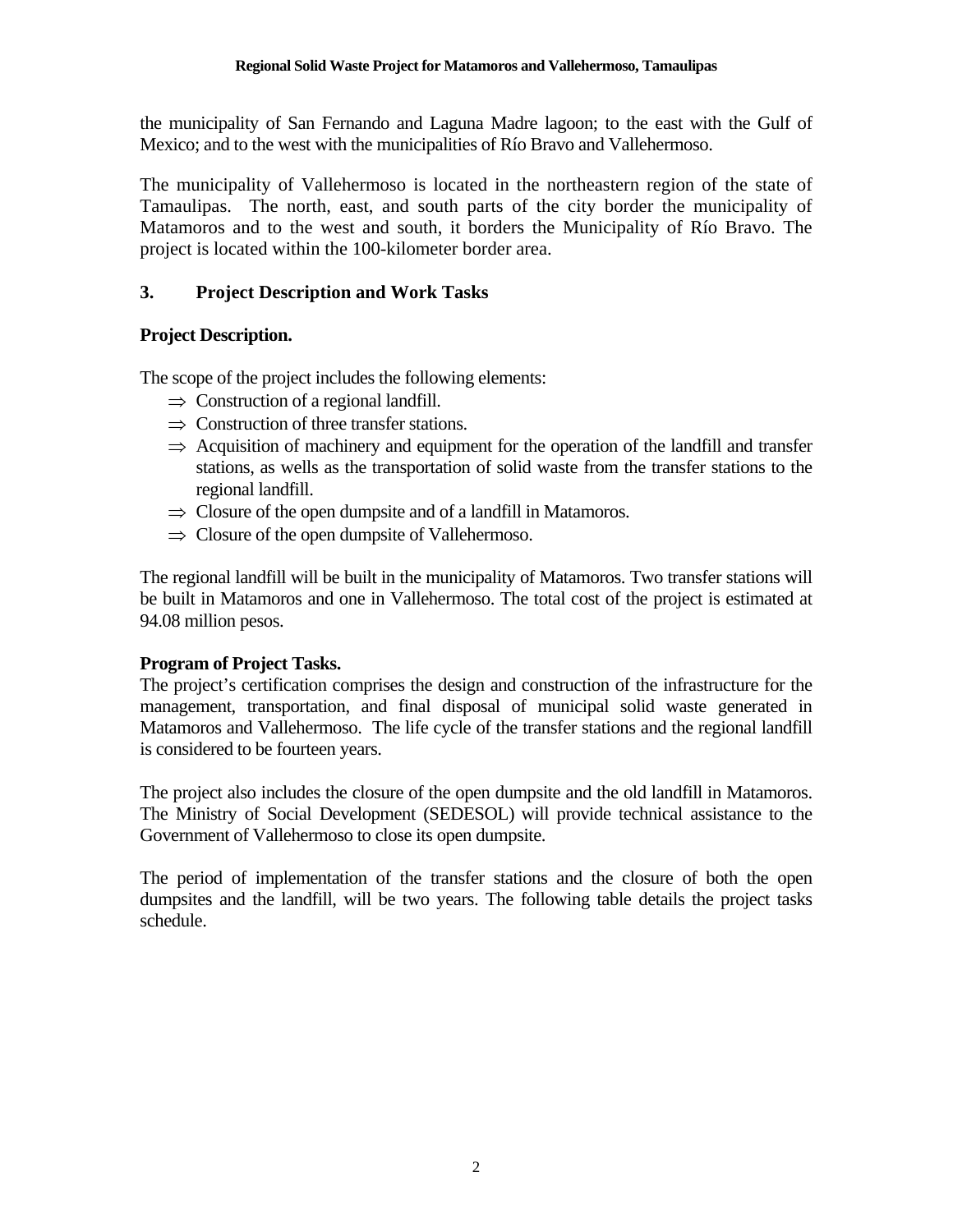#### **Regional Solid Waste Project for Matamoros and Vallehermoso, Tamaulipas**

| Task                                                                       | Year |      |      |      |      |      |
|----------------------------------------------------------------------------|------|------|------|------|------|------|
|                                                                            | 2005 | 2006 | 2007 | 2008 | 2013 | 2016 |
| Construction and equipment of Phase I of the<br>regional landfill          |      |      |      |      |      |      |
| <b>Construction and equipment of Phase II of the</b><br>regional landfill  |      |      |      |      |      |      |
| <b>Construction and equipment of Phase III of the</b><br>regional landfill |      |      |      |      |      |      |
| <b>Matamoros' Transfer Stations construction and</b><br>equipment          |      |      |      |      |      |      |
| Vallehermoso's Transfer Station construction and<br>equipment              |      |      |      |      |      |      |
| Closure of open dumpsite and a landfill in<br><b>Matamoros</b>             |      |      |      |      |      |      |
| Closure of open dumpsite in Vallehermoso                                   |      |      |      |      |      |      |

#### **Description of the Community**

#### **Demographic Information.**

According to the last demographic census, the population of Vallehermoso is estimated at 62,000 inhabitants and the population of Matamoros is approximately 462,000 inhabitants.

#### **Municipal Environmental Services**

*Collection of Solid Waste* 

The solid waste management service of the two municipalities that form the regional project is provided by the Government of each of these municipalities.

The inadequate disposal of solid waste contributes to pollution of the air, soil, and surface and underground water, as well as to the proliferation of vectors. This has a negative impact on the environment and on the health of the residents of the municipalities considered in the project. The current daily generation of solid waste from the two municipalities is detailed in the following table:

| <b>Municipality</b> | <b>Generation of Municipal Solid Waste</b> |  |  |
|---------------------|--------------------------------------------|--|--|
|                     | (Tons/day)                                 |  |  |
| <b>Matamoros</b>    | 659                                        |  |  |
| Vallehermoso        | 58.6                                       |  |  |
| Total               | 717.6                                      |  |  |

The per capita generation of solid waste of Vallehermoso and Matamoros is 0.91 kg/person-day and 1.39 kg/person–day respectively.

#### *Final Disposal*

Currently, the solid waste management utilities of Matamoros and Vallehermoso dispose their municipal solid waste in the Regional Landfill. However, there is still clandestine disposal at the open dumpsites of the two municipalities due to the inadequate closure of the sites. Activities such as indiscriminate burning of garbage and scavenging in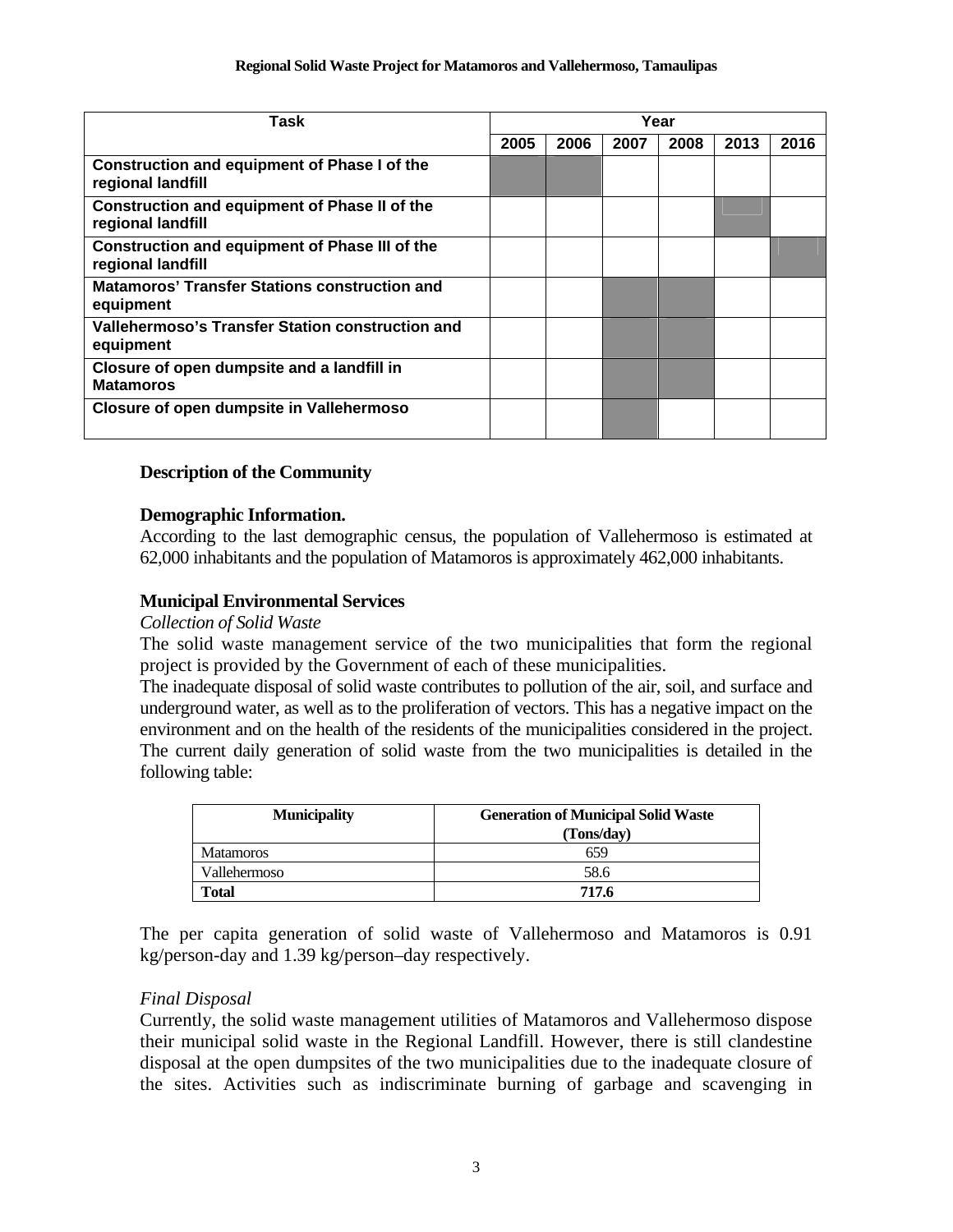inadequate conditions are conducted in this site. This problem is impacting water, air, and soil of these communities.

Municipal and commercial solid waste is disposed in open dumpsites due to the lack of control. Also, it is possible that clandestine disposal of industrial and medical waste is occurring at the site. This increases the risk of environmental pollution and hazards to the public health, particularly to the persons working at those dumpsites.

The old landfill is out of operation; however, it has not been properly closed down in accordance with the corresponding regulations.

#### **Project Alternatives**

The SEDESOL conducted a technical financial study for the final disposal of municipal solid waste for Matamoros and Vallehermoso considering the following alternatives:

- ⇒ *Construction of a landfill for each of the two municipalities, with two transfer stations in Matamoros.* This alternative was eliminated in favor of a more detail analysis. The alternative examined the experiences and analysis conducted by the SEDESOL for similar projects at the border and in other regions of the country.
- ⇒ *Construction of a regional landfill located in the municipality of Matamoros, two transfer stations in Matamoros and one transfer station in Vallehermoso (proposed alternative).* This alternative was developed comprehensively. The distances between the served communities, the transfer stations and the regional landfill, and the generation of solid waste of the two involved municipalities were considered for the analysis. The average distance range is less than fifty kilometers.

The advantages of a regional scheme over individual municipal projects are: less land surface disturbed, more economical engineering, less investment in infrastructure and equipment, and savings of operation and maintenance costs.

#### **Operation Method for the Regional Landfill**

The following alternatives were considered for the operation method of the regional landfill: Trench Landfill Method, Area Landfill Method, and Combined Landfill Method (proposed alternative).

The operation method used in the landfill depends on the topographic conditions, on the soil characteristics, and on the water table. These factors will determine the possibility of extracting the cover material from the landfill area, which is the most economical alternative.

The main characteristics of each of these methods of operation are the following:

#### *Trench Landfill Method*

This method is normally used where there is a deep water table, the terrain's slope is slight, and the trenches can be excavated using standard earth-moving equipment.

This method consists in depositing the solid waste on the trench slope (3:1), where the solid waste are spread and compacted with adequate equipment in layers until a cell is formed. Subsequently, this cell will be covered with the material dug out of the trench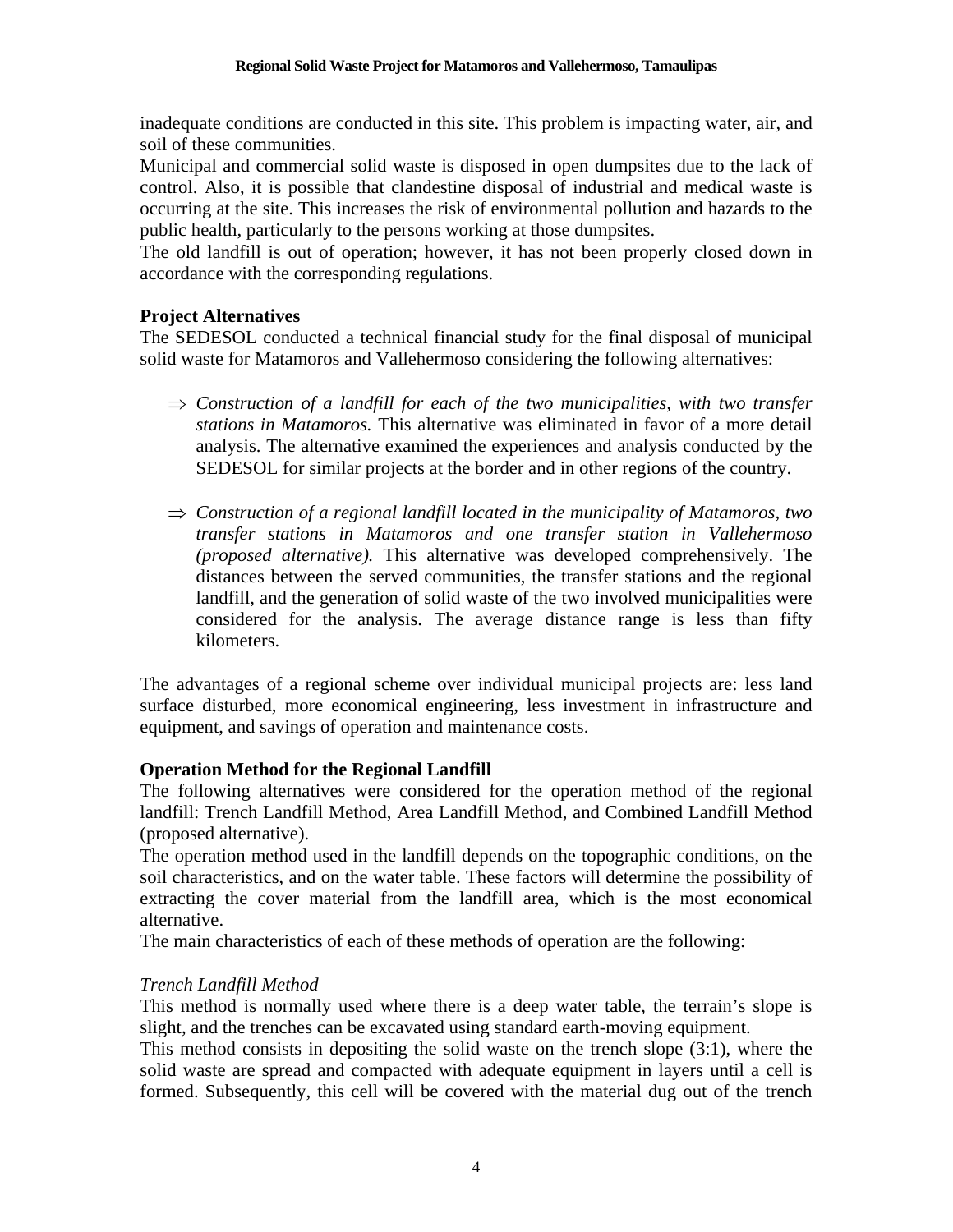once a day as a minimum frequency. The cover material will be spread over the solid waste and then both solid waste and cover will be compacted.

#### *Area Landfill Method*

This method can be used for any type of available terrain, such as abandoned quarry fields, start of stream beds, flat lands, depressions, and polluted marshes. In order for this method to be cost-efficient, the cover material of the landfill must come from a nearby location. The method is similar to the trench method and consists in depositing the solid waste on the slope. These are compacted in inclined layers to form the cell that is subsequently covered with dirt. The cells are built first at the end of the area to fill in, and then they are built toward the other end.

#### *Combined Method*

In some cases, when geohydrologic, topographic, and physical conditions of the preferred site for the landfill construction are appropriate, both previous methods can be combined. For instance, the trench method is used to begin the process and then, the area method is implemented for the upper part of the landfill. Another variation of the combined method consists of beginning with the area method, by excavating the cover material from the ramp's base while forming a trench, which later will be filled. The combined methods are considered to be the most efficient because it allows for savings on the transportation of the cover material (as long as it is available at the site) and it increases the life cycle of the site.

Based on the field studies, in which the water table depth was determined to be 2.5 to 3.5 m, of the cationic-exchange features of the soil, of the topography of the terrain, and of the availability of the cover material, it was concluded that the most cost-effective operation method is the combined method.

#### **Transfer Stations**

In order to determine the most adequate alternative, two kinds of transfer stations were considered for Matamoros and Vallehermoso involving two types of discharge operation: direct, and indirect. The direct discharge is the proposed alternative.

The direct discharge uses gravity to transfer garbage from the garbage trucks to the transfer vehicles, and the indirect utilizes storage points and mechanized equipment to move the garbage and to feed the transfer vehicles.

The transfer stations proposed for the cities of Matamoros and Vallehermoso use direct discharge with compaction.

#### **Project Justification**

Before the end of 2005, the municipality of Matamoros was inadequately disposing its municipal solid waste in an open dumpsite and in a landfill whose operations do not meet existing regulations. In order to solve its final disposal problems, the municipality set up a temporary emergency cell in the site where the regional landfill will be built for adequately disposal of the solid waste.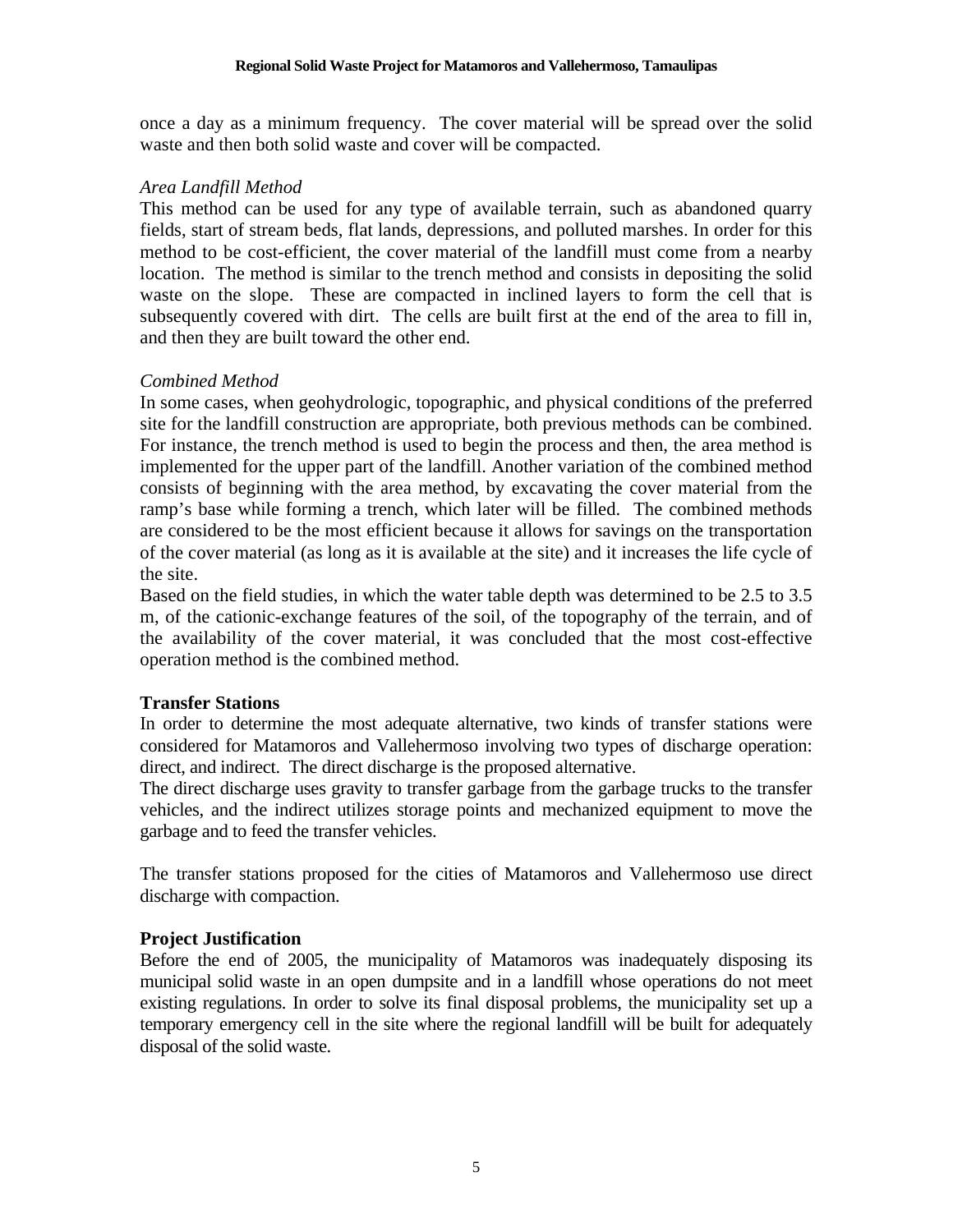Similarly, the municipality of Vallehermoso was inadequately disposing its solid waste in an open dumpsite, and by the end of 2005 it also started disposing its solid waste in the emergency cell of the regional landfill of Matamoros.

Due to the problems related to air pollution, soil and water contamination experienced in the open dumpsite and the old landfill in Matamoros, and consequently the continuous complains from citizens of this city and nearby city, Brownsville; at the end of 2005, the city set up a temporary emergency cell in the same site where the regional landfill will be built. The emergency cell was constructed according to the regional landfill specifications requirements of the final design and the requirements established in the Norm NOM-083- SEMARNAT-2003.

Additionally, the open dumpsite in Matamoros is located at 1.62 kilometers from the city airport, which causes visibility problems due to the continuous burning of solid waste, and the presence of birds represents a risk for the airplanes take-off and landing operations.

The Texas Commission on Environmental Quality (TCEQ) has sent official letters to the SEMARNAT Office in Tamaulipas and to the Direccion General de Medio Ambiente de Tamaulipas, DGMAT (Tamaulipas Environmental Agency), that reassert the problems caused by the smoke produced by burning garbage at the old landfill and at the open dumpsite of Matamoros. These activities have generated complaints from the residents of the neighboring city of Brownsville, Texas.

The implementation of the project contributes to improve health and environment conditions in the northern part of the state of Tamaulipas. The construction of the proposed project will take place exclusively in Mexico and will not impact the United States.

## **4. Conformance with International Treaties and Agreements.**

The project herein falls within the scope of agreements targeted at improving the environment and the quality of life of border residents, which have been signed by Mexico and the United States, such as the La Paz Agreement, the Comprehensive Border Environmental Plan, the Border 2012 Program, and the North American Free Trade Agreement.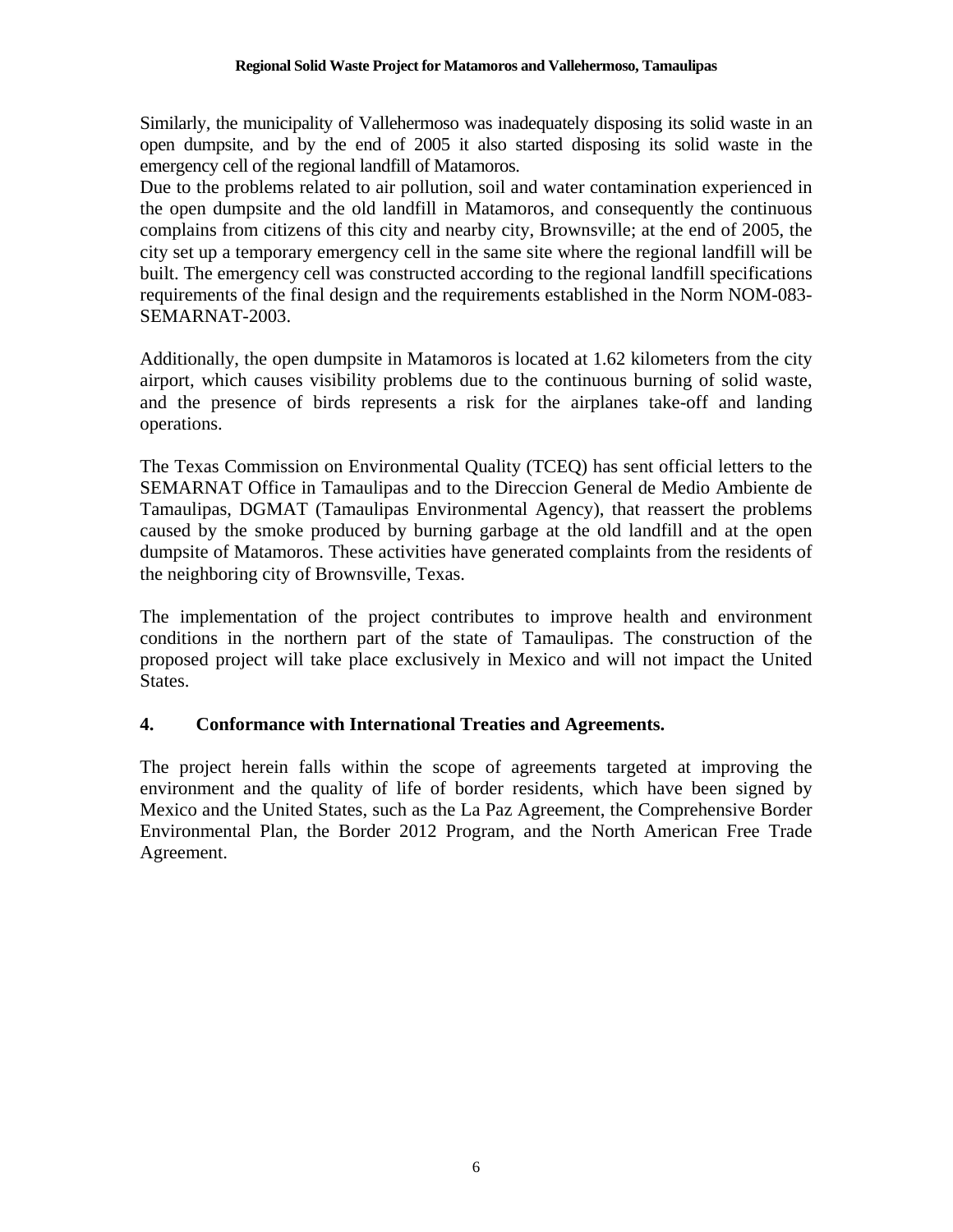## **2. Human Health and Environment**

#### **1. Human Health and Environmental Need.**

The main problems of management and final disposal of municipal solid waste in many communities are the following:

- a. Final disposal in open dumpsites, which generate odors, not visually aesthetic, generation of disease vectors and air pollution due to combustion.
- b. Underestimation of the importance of adequate collection and final disposal of solid waste.
- c. Insufficient allocation of financial resources.

These problems occur at the cities of Matamoros and Vallehermoso were there is inadequate disposal in open dumpsites and there is inefficient collection in Matamoros due to the lack of transfer stations.

The burning of garbage at the old landfill and at the open dumpsite in Matamoros, as well as the open dumpsite in Vallehermoso, generates the emission of gases that propitiate a greater incidence of respiratory illnesses among the residents of these two communities.



Due to the complaints presented in the TCEQ's official letters from residents of Brownsville, Texas, in relation to the smoke produced by burning garbage at the old landfill and at the open dumpsite in Matamoros, the DGMAT has requested the Mayor of Matamoros, by means of official letter No. DGMA/273/06 dated September 12, 2006, to implement a program for the closure of the old landfill and the open dumpsite.

Additionally, due to the lack of a controlled entry of solid waste into municipal and clandestine dumpsites, the presence of illegal dumping of industrial and medical waste is possible. This increases the risk for environmental pollution, and endangers the health of the inhabitants of these communities, in particularly, the workers at the dumpsites.

Inadequate management of municipal solid waste creates conditions that can bring about the proliferation of disease vectors (rodents)**,** which can carry different types of diseases, such as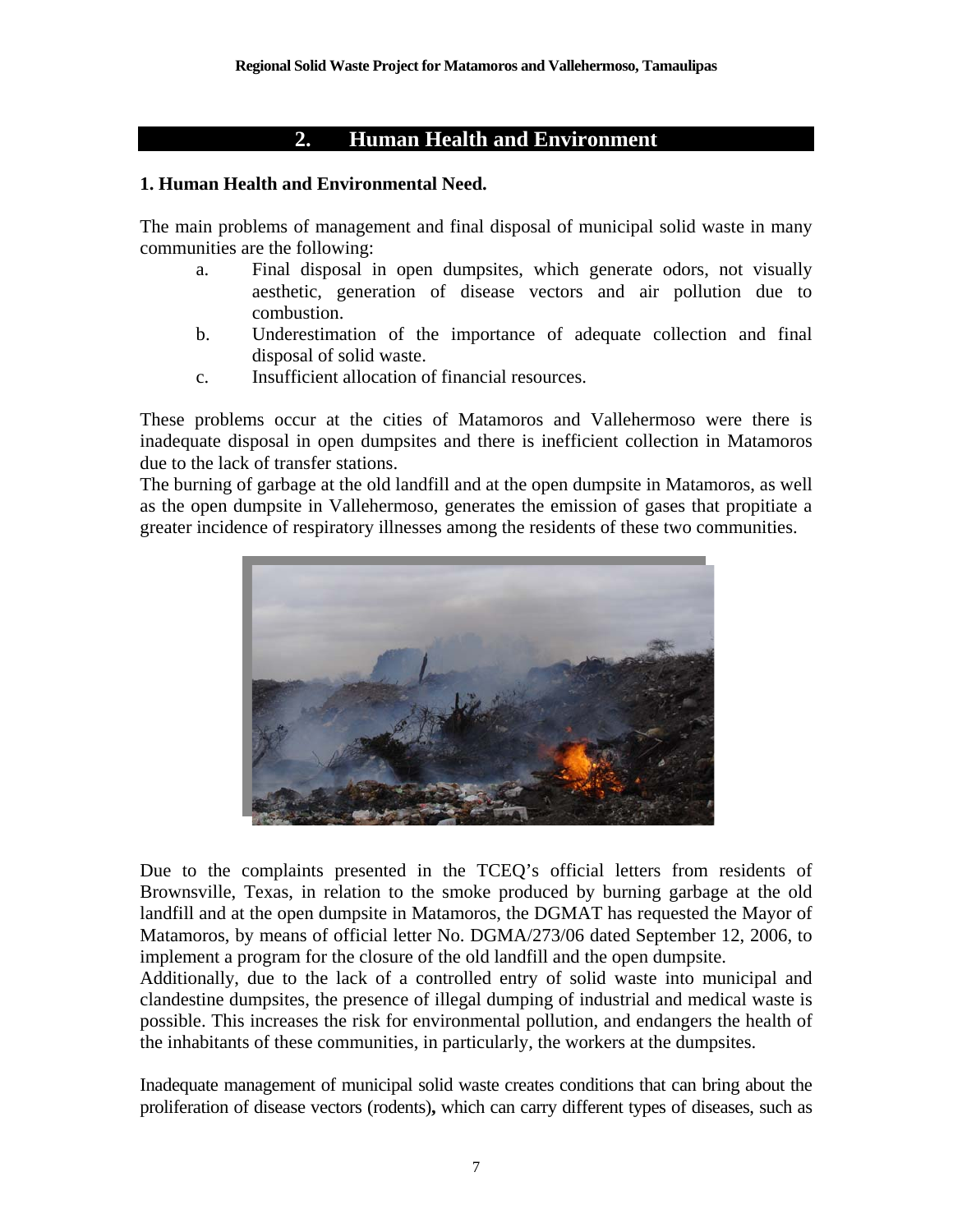leptospirosis, Hantavirus pulmonary syndrome, murine typhus, bubonic plague, rabies, vesicular rickettsiosis, and Harverhill fever. Also inadequate disposal of municipal solid waste can be a source of air pollution, soil, surface- and underground water contamination.

The morbidity of the diseases in the municipality of Matamoros related to inadequate management and disposal of solid waste is detailed as follows:

| 20 main causes of illnesses (morbidity) in Matamoros |         |        |        |        |        |
|------------------------------------------------------|---------|--------|--------|--------|--------|
| <b>Disease</b>                                       | 2002    | 2003   | 2004   | 2005   | 2006*  |
| infections<br>Intestinal<br>other<br>by<br>organisms | 28,576  | 17,895 | 15,416 | 10,063 | 20,081 |
| Intestinal amibiasis                                 | 2,896   | 3,475  | 2,497  | 1,548  | 2,110  |
| Other helminthiasis                                  | 1,472   | 575    | 1,165  | 586    | 1,435  |
| Typhoid fever                                        | 25      |        | 697    | 863    | 1,184  |
| Respiratory infections                               | 143,992 | 48,902 | 55,299 | 38,483 | 62,260 |

\* Note: Partial results to week 39 of 52

**SOURCE:** Sistema Único de Información Epidemiológica /Dirección General de Epidemiología /SSA

It can be observed from the previous table that there is a significant increase of cases reported from 2005 to 2006. This is without considering that the information for the year of 2006 is partial; including the amount accumulated until the  $39<sup>th</sup>$  week of the year.

The next table shows the morbidity at the municipality of Vallehermoso related to inadequate solid waste management and disposal.

| 20 main causes of illnesses (morbidity) in Vallehermoso |      |      |       |        |  |
|---------------------------------------------------------|------|------|-------|--------|--|
| <b>Disease</b>                                          | 2003 | 2004 | 2005  | 2006   |  |
| Intestinal infections by other organisms                | 3115 | 3031 | 3742  | 4,171  |  |
| Intestinal amibiasis                                    | 426  | 449  | 318   | 373    |  |
| Other helminthiasis                                     | 125  | 82   |       | 166    |  |
| Typhoid fever                                           |      | 457  | 564   | 739    |  |
| Respiratory infections                                  | 8959 | 9399 | 11603 | 14,528 |  |

**SOURCE :** Sistema Único de Información Epidemiológica /Dirección General de Epidemiología /SSA

People working in the dumpsites could get intestinal infections, respiratory and dermatological diseases, hepatitis and cuts with sharp objects, among other health problems. Paludism, yellow fever, dengue fever, West Nile fever, encephalitis, and meningitis are classified as arboviral diseases, which are transmitted by arthropods, such as mosquitoes which feed from the blood of animals and humans.

In 2006, twenty-six horses and two birds tested positive for West Nile Fever. In 2005, 2,327 persons tested positive for dengue fever in the municipality of Matamoros.

The implementation of this project will contribute to reduce the risk to health and to the environment associated to inadequate management of solid waste in the municipalities of Matamoros and Vallehermoso. The closure of the open dumpsite and the old landfill will eliminate the combustion gases that have affected the residents of Matamoros, Vallehermoso, and the neighboring town of Brownsville, Texas.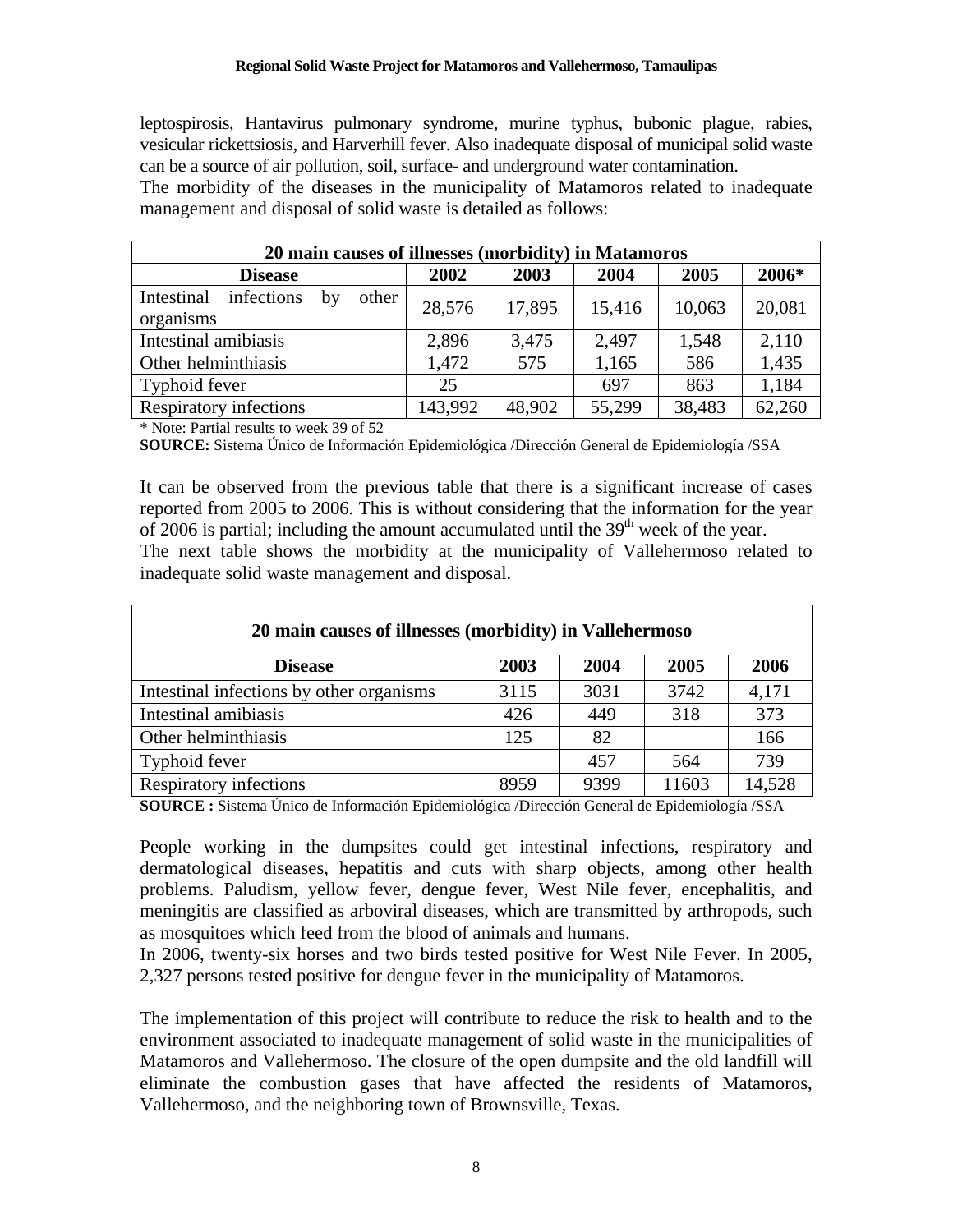## **2. Environmental Assessment**

The location selected to build the regional landfill was evaluated according to the requirements set forth in the Official Mexican Norm NOM-083-SEMARNAT-2003. Based on the results of the basic preliminary studies, the information provided by the municipal authorities, and a direct investigation, the proposed sites for the design, construction, and operation of the regional landfill and the transfer stations were evaluated. Two approaches were established for the analysis: the elements that meet fully the norm's specifications and the identification of engineering solutions for those elements that do not meet those criteria set forth in NOM-083-SEMARNAT-2003.

An Environmental Assessment (MIA, for its initial in Spanish) was completed for the construction of the regional landfill, as well as a Preventive Report for the Transfer Station in Vallehermoso and a Preventive Report for the two Matamoros' Transfer Stations. As a complement to the Environmental Impact Statement, an Aviary Risk Assessment to Civil Aviation Study was executed pursuant to the requirements of NOM-083-SEMARNAT-2003, with regard to the restrictions of the site location for a landfill.

Tamaulipas's DGMAT evaluated the Environmental Impact Statement for the construction of the regional landfill and issued its Ruling on January 16, 2006, by means of official letter MIA/065//2005. Also, the DGMAT completed the evaluation of the Preventive Reports of the Transfer Station of Vallehermoso and the two Transfer Stations of Matamoros, and issued its Rulings on February 9, 2007, by means of official letters MIA/IP/012/2007 and MIA/IP/015/2007, respectively.

## **3. Compliance with Applicable Environmental and Cultural Resource Laws and Regulations**

The project meets the objectives of the General Law for the Prevention and Management of Waste related to the management and disposal of urban solid waste.

The final design for the regional landfill was developed according to the requirements established in Norm NOM-083-SEMARNAT-2003.

The office of the National Institute of Anthropology and History (INAH), in the state of Tamaulipas, certified that there was no impact on cultural and historical resources in the area of influence of the regional landfill and of the three transfer stations, by means of official documents indicated in the following table.

| <b>Certification of Non Impact to Cultural and Historic Resources</b> |                 |                   |  |  |
|-----------------------------------------------------------------------|-----------------|-------------------|--|--|
| <b>Installation</b>                                                   | <b>Document</b> | Date              |  |  |
|                                                                       | <b>Number</b>   |                   |  |  |
| Regional Landfill and Transfer                                        | 534/2006        | June 30, 2006     |  |  |
| <b>Stations of Matamoros</b>                                          |                 |                   |  |  |
| <b>Transfer Station of Vallehermoso</b>                               | 845/2006        | December 22, 2006 |  |  |
| <b>3.</b> Technical Feasibility                                       |                 |                   |  |  |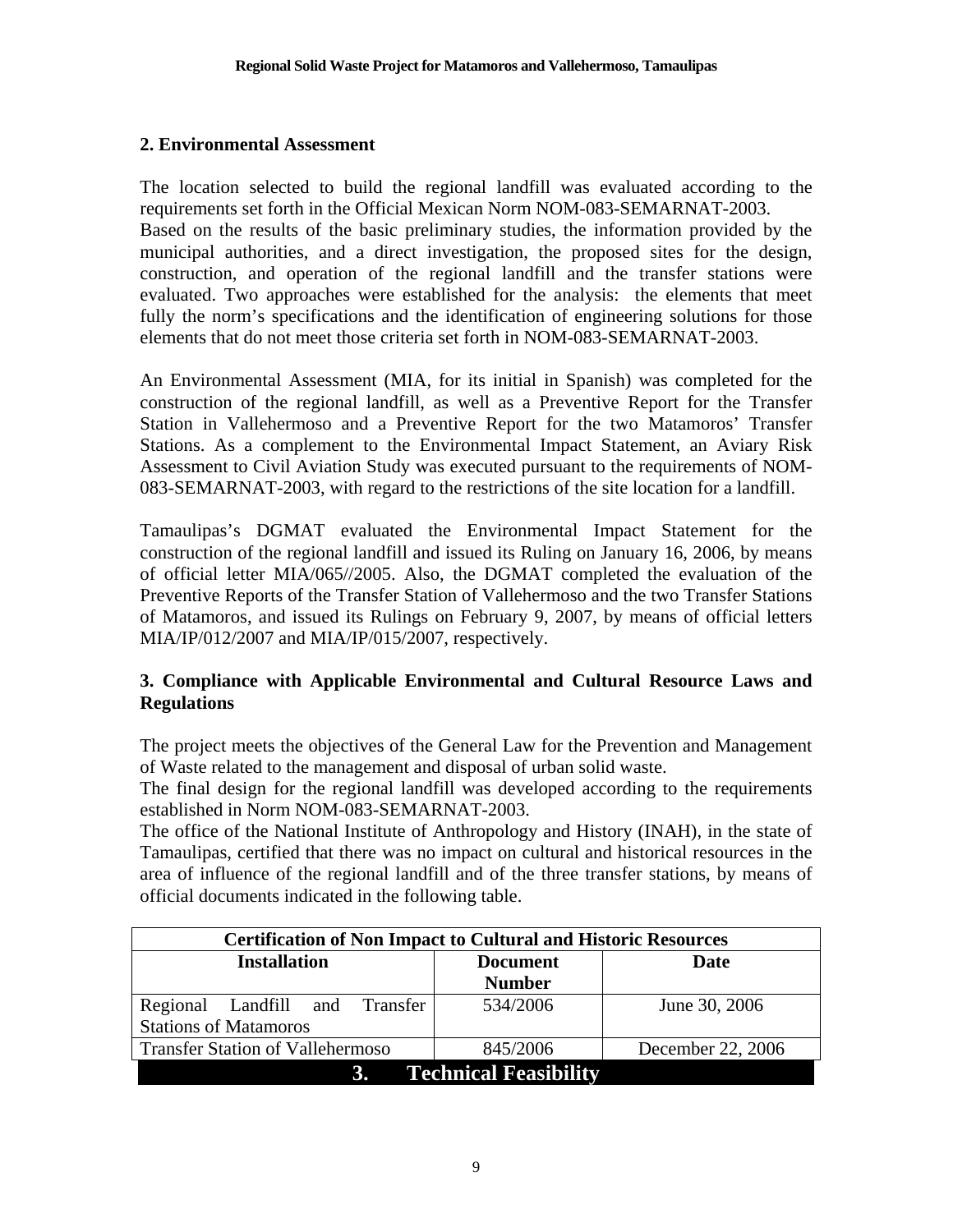## **1. Appropriate Technology**

## **Project Specifications**

The projections of solid waste generated in the city of Matamoros and Vallehermoso are performed taking into consideration the following points:

- Per capita generation of the residential solid waste and other sources.
- Per capita generation increase index of residential solid waste and other sources.
- Projection of Population (2006-2020).

The SEDESOL recommends that the annual increments of the per capita generation of solid waste should be established considering the type of location, finding it about 1 to 3%. Minor increments would be assigned to those localities with small growth associated with the developed economic activities.

The projected municipal solid waste generation in Matamoros and Vallehermoso for year 2020 is 1,470 ton/day.

The methodology used to determine the generation of the municipal solid waste generated complies with the Norm NMX-AAA-61-1985.

## **Technical Process**

#### *Regional Landfill*

The proposed site for the construction of the regional landfill is located 600 meters past kilometer 21 of highway 101 of the city of Matamoros, Tamaulipas. The following map shows the location of the site with respect to the city of Matamoros and Vallehermoso.



The final design for the regional landfill was developed according to the requirements of the Norm NOM-083-SEMARNAT-2003.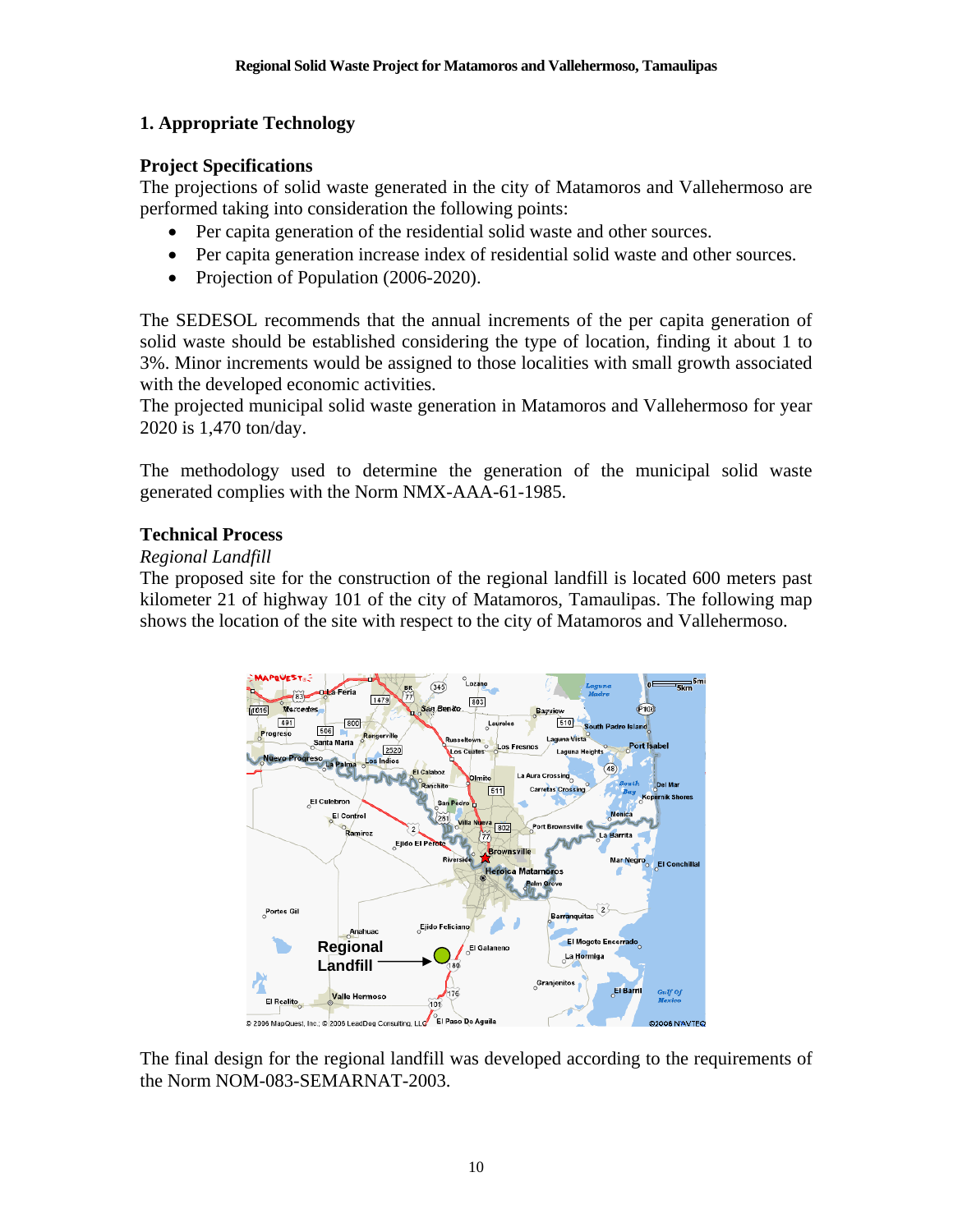The following aspects were considered for the regional landfill design and operation in order to select the best operation method.

- Quantity of solid waste to manage daily
- Topographic characteristics
- Soil characteristics
- Availability of cover material
- Water table depth level
- Potential for contamination

According to the analysis of the available methods for the regional landfill operation and the characteristics of the preferred site, it was determined that the best operation method for the landfill is the mechanized combined method. The life cycle projected for the landfill is 14 years.

The evaluation of the preferred site for the regional landfill, in accordance with the Norm NOM-083-SEMARNAT-2003, determined that it is required to install a geosynthetic system for the impermeability of the soil by means of a geomembrane of high density polyethylene.

The regional landfill will include the following installations:

- Geomembrane material for impermeability
- Storm water drainage
- Biogas control system
- Leachate collection system
- Leachate ponds
- Emergency cell
- Environmental monitoring wells
- Control and surveillance booth
- Administrative building
- Weigh Scale area
- Perimeter fence
- Paved access

The equipment that will be utilized for the operation of the landfill is the following:

- Mechanic weigh scale
- Bulldozer Mod D9N or similar
- Water truck with  $10 \text{ m}^3$  capacity
- Dump truck with 6  $m^3$  capacity
- Front-end loader
- Pick-up truck

## *Transfer Stations*

An analysis was performed to determine the final location of the transfer stations in Matamoros and Vallehermoso, in addition to the station type selection, considering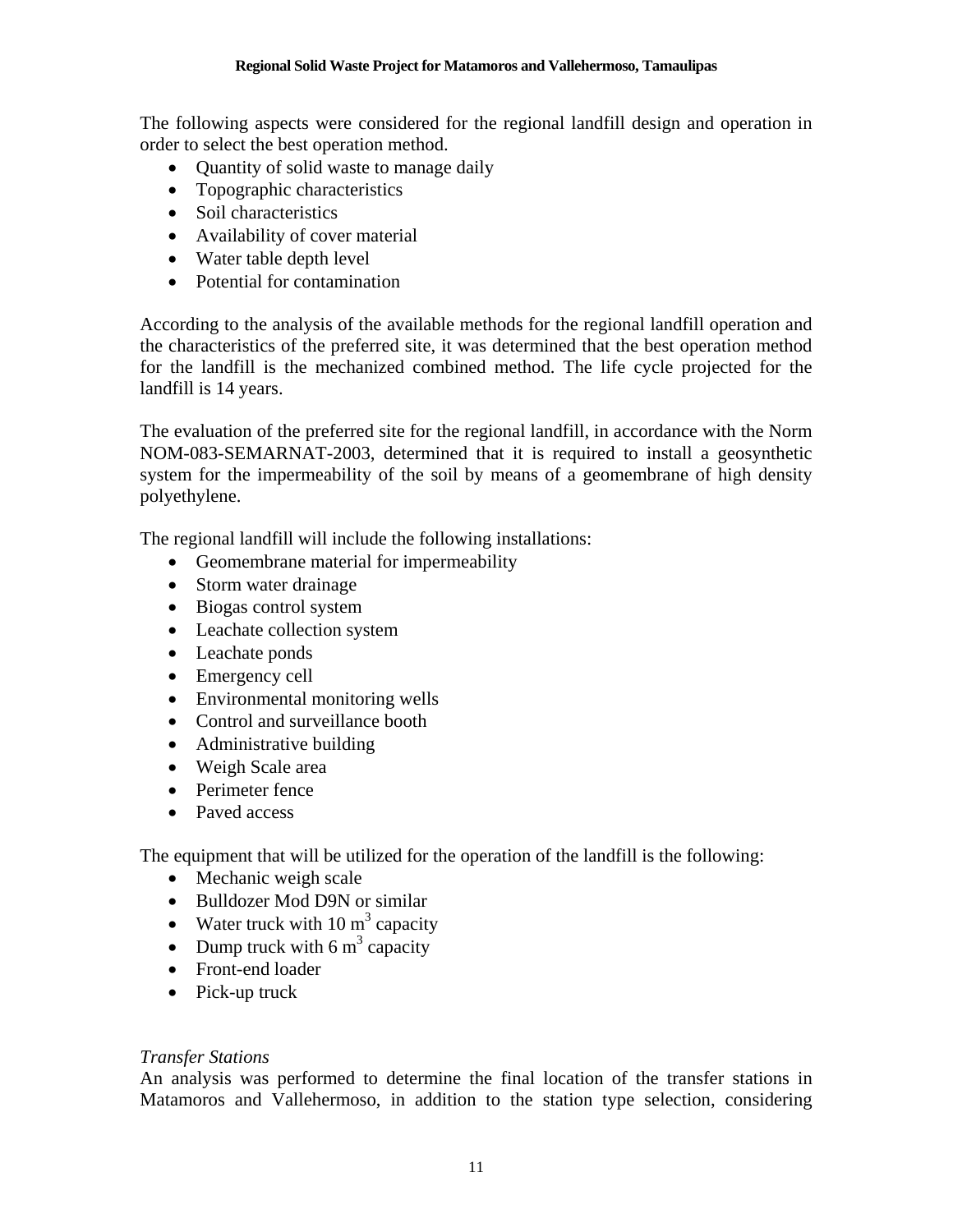transportation distances and volume waste generation. The analysis was performed according to the recommendations specified in the " Manual Tecnico sobre Generacion, Recoleccion y Transferencia de Residuos Solidos Municipales" developed by SEDESOL. Based on the previous statement, it was determined to divide the urban area of Matamoros into a West Zone and East Zone, each having its own transfer station.

The proposed site for the construction of the West transfer station has a surface area of 1.5 hectares and it is located in the intersection of the Prolongacion Emilio Portes Gil Avenue and 12 de Marzo Avenue bording north.

The proposed site for the East transfer station has a surface area of 1.5 hectares and also is part of the area of the old landfill.

The transfer station in Vallehermoso will be located at the southeastern part of the city and has a surface area of 2 hectares. The site is situated 2 kilometers from the Luis Echeverria Alvarez Avenue and it can be reached taking the 125 dirt road.

The required equipment for each of the transfer station is the following:

- Weigh Scale
- Discharge hopper
- Static compactor
- Container's moving system

The transfer station at Vallehermoso will include three containers and one transfer truck. The West station will have 19 containers and 3 transfer trucks. The East station will use 20 containers and 3 transfer trucks.

The final design for closure of the open dumpsites and the old landfill of Matamoros includes the following activities:

- Installation of restrictive signing
- Control access to impede the entry to dumpsite
- Restriction access by means of surveillance and fencing of both final disposal sites
- Control of vectors
- Collection of solid waste dispersed around the areas bordering the site
- Transportation of solid waste from the open dumpsite to the old landfill
- Leveling, compaction and sealing of the solid waste
- Collection and control of biogas
- Collection and control of leachate
- Surface water control system
- Environmental monitoring system
- Complementary Works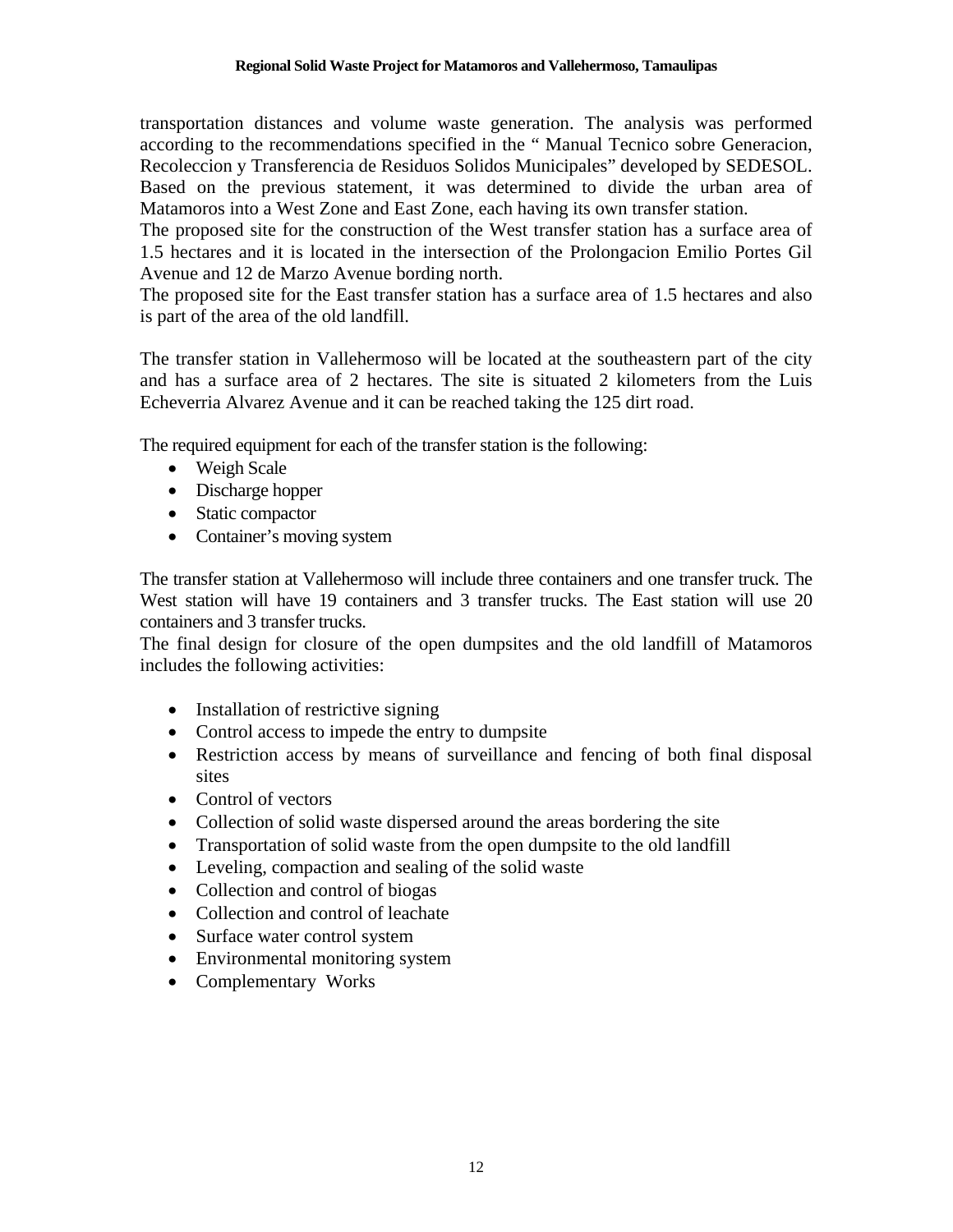## **2. Operation and Maintenance Plan**

The operation and maintenance manual is included in the final design of the regional landfill. According to Norm NOM-083-SEMARNAT-2003, the manuals of operation of landfill shall include the following conditions:

- Access control for personnel, vehicles and materials
- Prohibiting the entrance of hazardous, reactive and unacceptable waste
- Registration of type and quantity of waste coming in
- Operation schedule
- Specific procedures for: quality assurance control, maintenance and environmental monitoring of biogas, leachate and aquifers.
- Safety plans and contingency plans for: fires, explosions, earthquakes, meteorological phenomena, and handling of leachate, explosive flammable and reactive substances
- Organizational charts
- Internal regulations

The landfills shall operate an inventory control system to include:

- Entrance of urban solid waste and materials of special management, vehicles, personnel and visitants
- Sequence of landfill filling
- Generation and management of leachate and biogas
- Contingencies

The city of Matamoros shall developed a biogas monitoring program whose objective is to determine the stabilization grade of the waste in order to maintain the integrity of the final disposal site and to detect migrations outside the property. The program shall define the parameters of composition, explosivity and the biogas flow rate.

In addition, a leachate monitoring program shall be developed, including as an objective to identify its characteristics ( $pH$ ,  $BOD<sub>5</sub>$ , COD, heavy metals) and to evaluate the alternatives for its treatment.

The closure of the landfill shall consider the following concepts: final sealant cover, final site leveling, maintenance, monitoring procedure, and final site usage for the landfill.

The construction contractor will be required to develop an operation and maintenance manual and training associated with the transfer stations.

## **3. Compliance with applicable design regulations and standards.**

The preceding project components have been developed in accordance with the "Ley General para la Prevencion y Gestion Integral de los Residuos" together with recommendations stated in the "Manual Tecnico sobre Generacion, Recoleccion y Transferencia de Residuos Solidos Municipales", the "Manual para el Diseño de Rutas de Recoleccion de Residuos Solidos Municpales, and the "Manual para la Rehabilitacion y Clausura de Tiraderos a Cielo Abierto" developed by the Direction of the Infrastructure and Equipment of the SEDESOL.

The final design of the regional landfill complies with the Norms NOM-083-SEMARNAT-2003 and NMX-AAA-61-1985.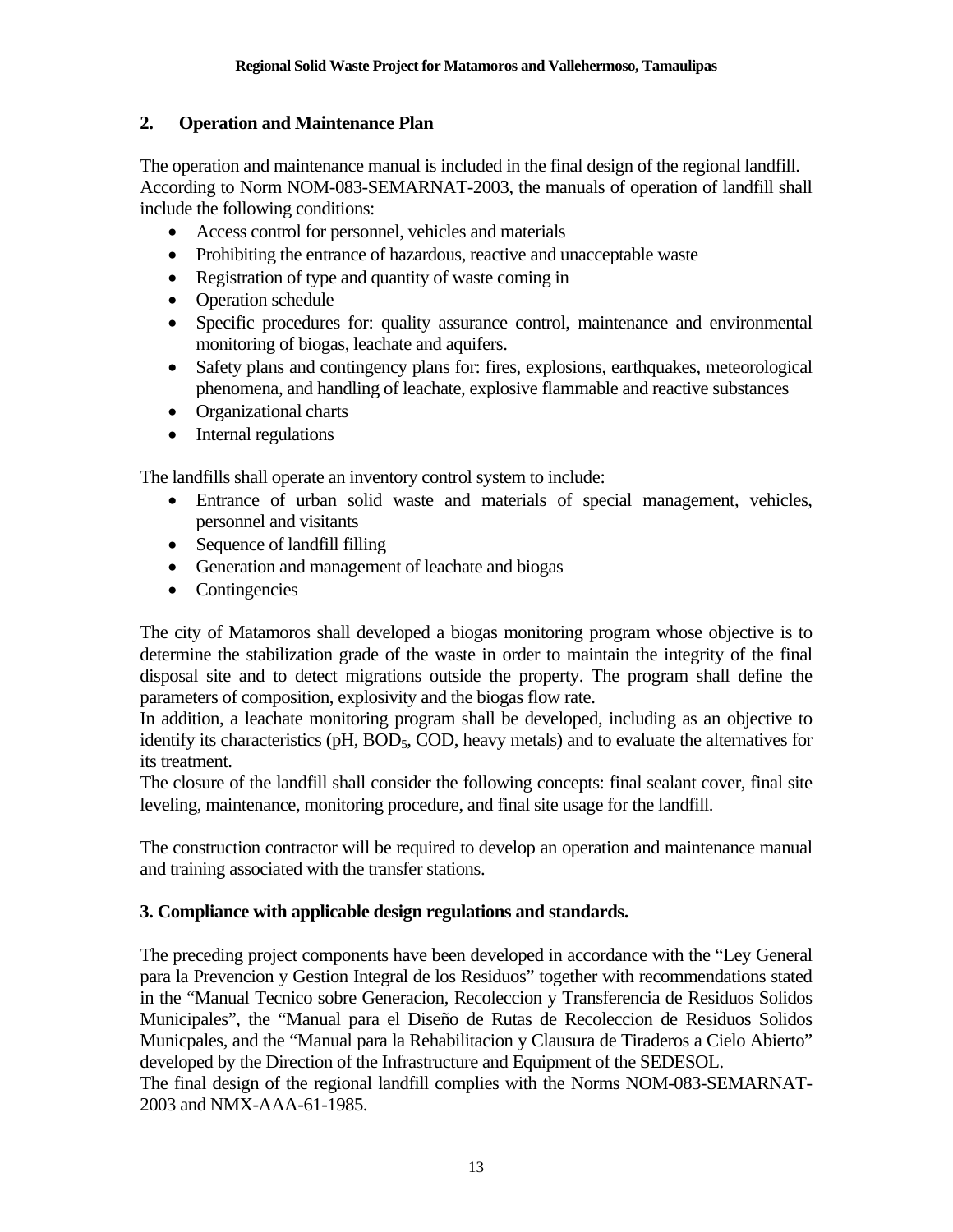## **4. Financial Feasibility**

#### **1. Financial Feasibility**

The North American Development Bank (NADB) has reviewed the financial information presented by the Project's Sponsor and, based on it, determined that the financial and structural capacity proposed by the municipalities of Matamoros and Vallehermoso are adequate. The information presented and the financial analysis includes, among other items:

Historic Financial Statements; Financial structure of the project; Investment budget; Budget for operation and maintenance, historic and pro forma; and Economic and demographic information of the area of the project.

The detailed analysis of the financial information of the project can be found in the SWEP proposal that will be presented to acquire the authorization of the NADB Council. The following is a summary of the financial analysis.

The total cost of the project is estimated at \$94.08 million pesos, including the costs for construction, equipment, and closing.

| Item                                  | Quantity<br>(Millions of Pesos) |  |  |
|---------------------------------------|---------------------------------|--|--|
| Construction of the landfill          | 21.85                           |  |  |
| Equipment for the landfill            | 6.54                            |  |  |
| Construction of the transfer stations | 13.39                           |  |  |
| Equipment for transfer stations       | 22.30                           |  |  |
| Closure of sites                      | 30.00                           |  |  |
| 'OTAL                                 | 94 N8                           |  |  |

The municipalities propose a financial structure that will allow the implementation of the project, as further indicated:

| <b>Financial Source</b>    | Amount<br>(Millions of Pesos) | $\frac{0}{0}$ |
|----------------------------|-------------------------------|---------------|
| Vallehermoso / Matamoros   | 29.00                         | 30.82         |
| <b>State of Tamaulipas</b> | 22.00                         | 23.38         |
| <b>Federal Government</b>  | 21.08                         | 22.42         |
| <b>BDAN's SWEP</b>         | 22.00                         | 23.38         |
| LOTAL.                     | 94.08                         |               |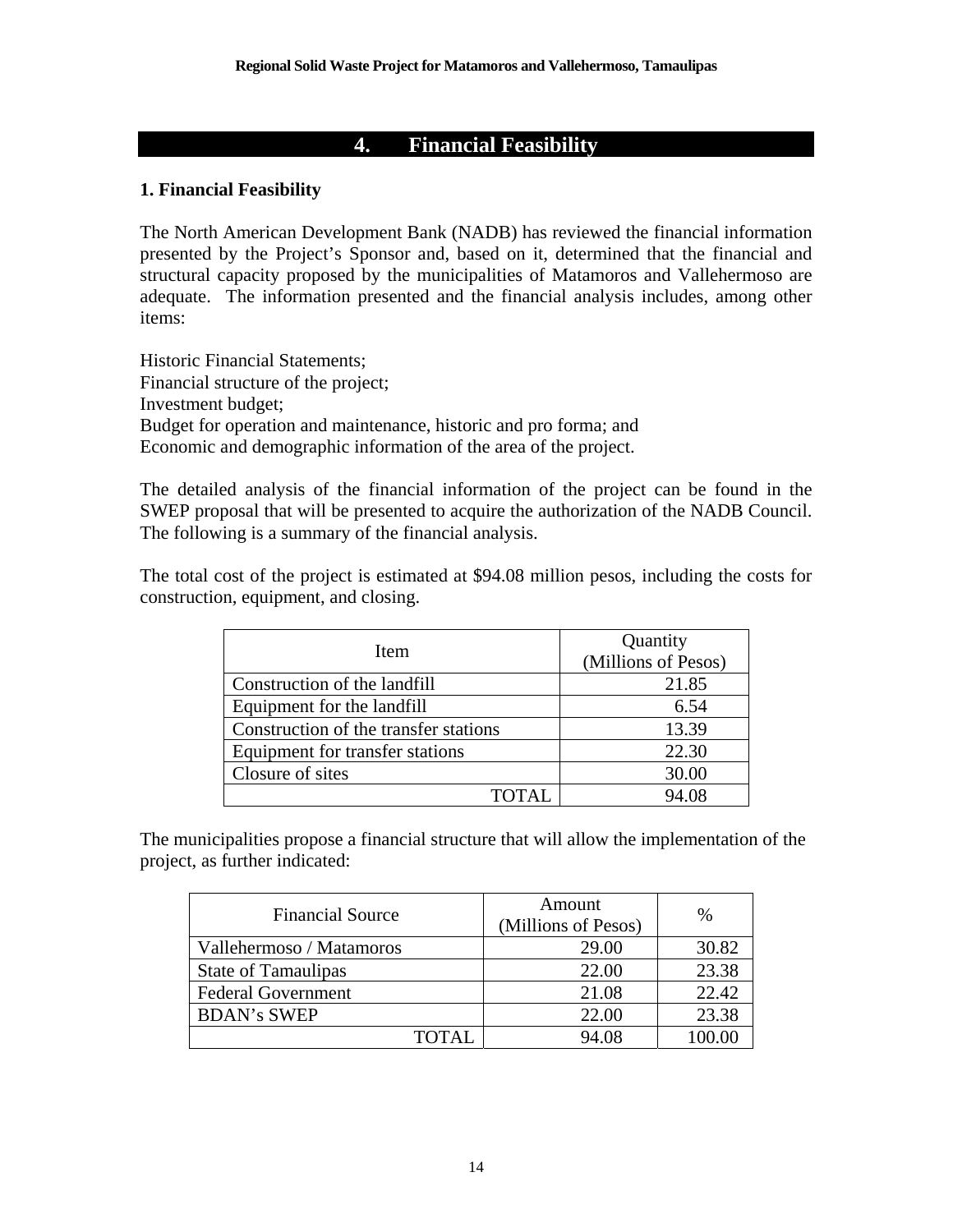## **2. Fee/Rate Model**

The revenues from both Municipal utilities will cover the operation and maintenance expenses, such as solid waste transportation from the transfer stations to the regional landfill and the operation of the landfill itself.

#### **3. Project Management**

The regional landfill is managed by a coordinator from the Environmental Control Department, which in turn depends on the Urban Development Secretariat of the Municipality. This coordination has adequate personnel to manage the proposed infrastructure and the capacity to solve any potential emergency in relation to the operation and maintenance of the works.

This is the organizational chart for the operation of the regional landfill:

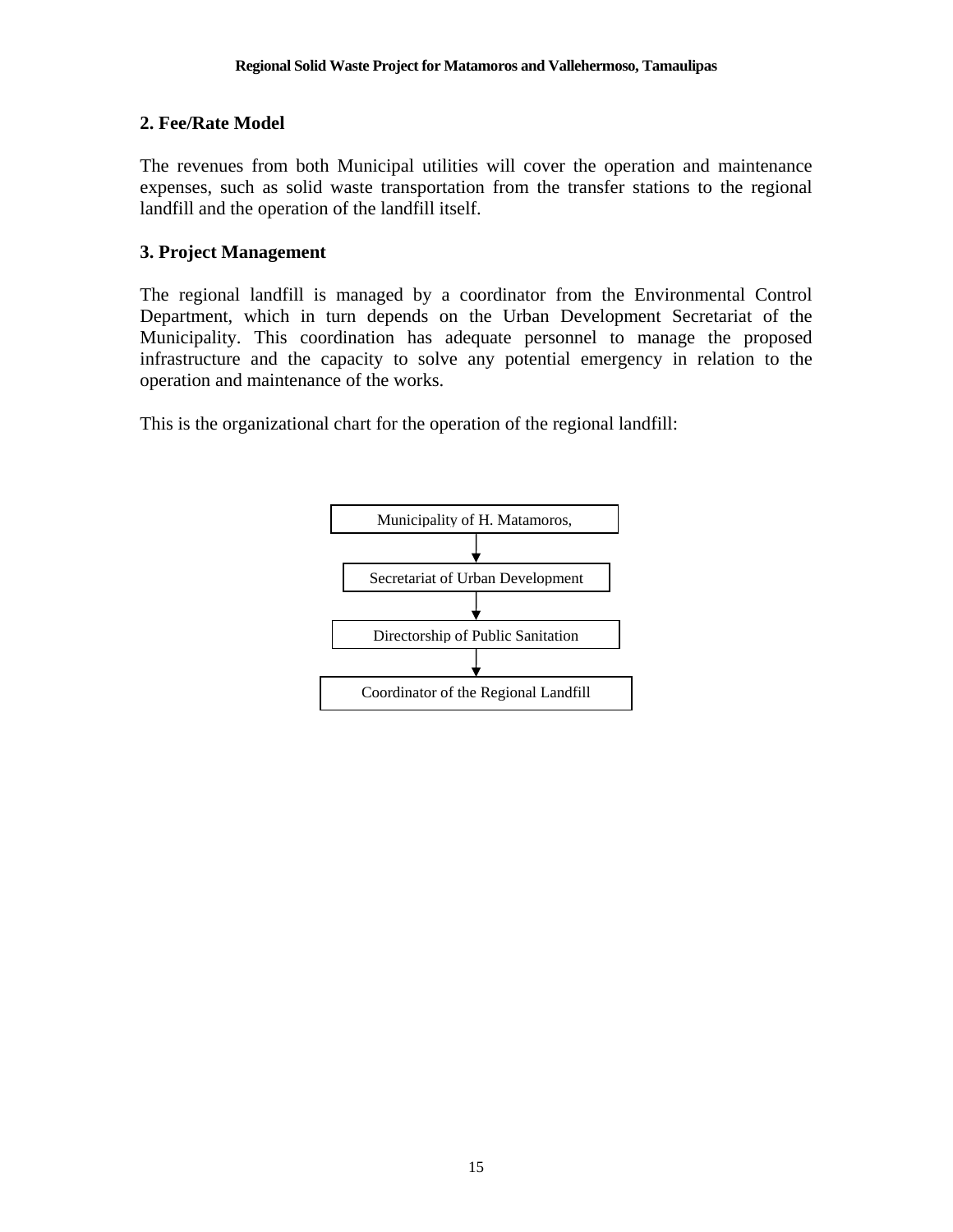## **5. Public Participation**

#### **5.1 Comprehensive Community Participation Plan**

 A Comprehensive Public Participation Plan was developed and submitted to the BECC on February 21, 2006. The plan was approved on March 7, 2006 by the Commission. The Plan includes the development of a local steering committee, meetings with local organizations to provide information on the project and solicit public support for it; provide public access of the project information and hold at least two public meetings. A summary of the activities held under this Plan are described below.



#### **Local Steering Committee**

The Local Steering Committee was formed on December 1, 2005 involving citizens from both municipalities. The Matamoros delegation includes David Gonzalez Dueñez, Committee President; Oswaldo N. Mayo; Julio Ceballos Sanchez; Angelina Mayo Garcia; Maria Guadalupe Silva Arredondo; Carlos Castañeda Garza; Mercedes

Rodriguez Fuentes and Elsa Aguirre. Members from Vallehermoso were, Marco Antonio Ramos del Bosque, Steering Committee Secretary; Rafael Lopez Martinez; Juan Jose Aranda Martinez; Juan Carlos Sanchez Borrego; Jesús Hernandez; and Armando Garcia Garcia.

The Committee had the support of a Technical Team whose members included Jorge Leal Tobias, Matamoros Environmental Control Department

Director; Cesar Vargas, Vallerhermoso Director of COPLADEM; Jose Magdaleno Anguiano, Matamoros Solid Waste Landfill Coordinator; Ivonne Villafranca Barrera and Teresa Treviño of the Matamoros Environmental Control Department. The Matamoros – Vallehermoso Committee designed a public consultation program called *Adequate Disposal of Waste* (*Disposición Adecuada de Residuos)*, and



its slogan**,** *For a Cleaner Region* **(***Por Una Región Más Limpia),* under which all Public Participation Plan activities were organized.

#### **Meetings with Local Organizations**

The Technical Team and Steering Committee held meetings with business, and community organizations to provide information on the project and solicit their support. These groups included the Maquiladora Association of Matamoros; the Chamber of Civic Organizations (which includes 20 organizations); the National Transformation Industry Chamber (CANACINTRA, in Spanish); the National Chamber of Commerce (CANACO); the Confederation of Employers of Mexico (COPARMEX); the Food and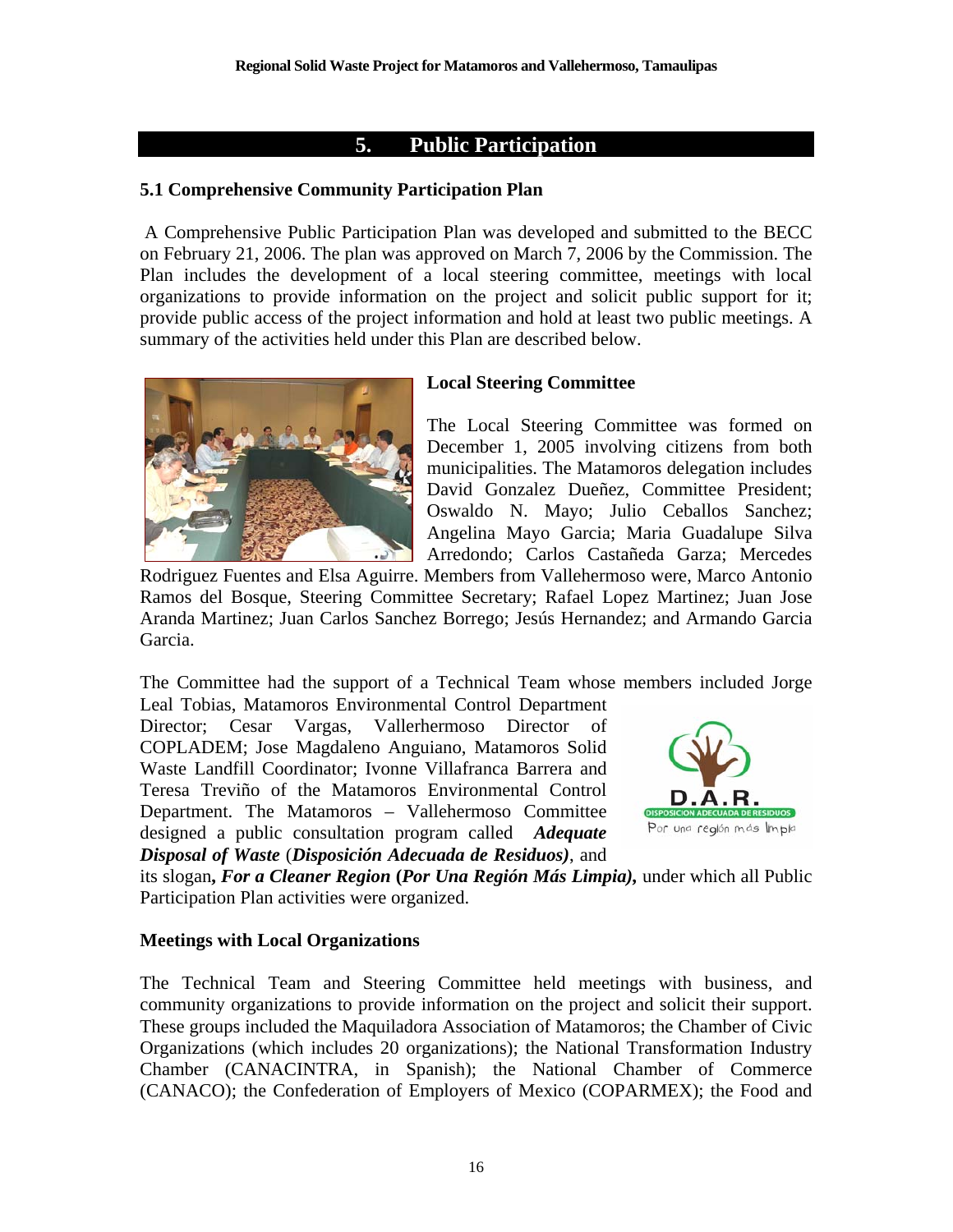Restaurant Industry (CANIRAC): the Mexican Institute of Civil Engineers (IMIC); the Economic Development Council of Matamoros (CODEM); and the Canadian Chamber of Commerce – Matamoros Chapter. Letters of support for the project were received from CODEM, CANIRAC, CANACINTRA, COPARMEX and the Canadian Chamber of Commerce. From Vallehermoso the local organizations that were contacted are: Regional Education Department of Vallehermoso, Universidad Autónoma de Tamaulipas en Vallehermoso, Teachers Association of Vallehermoso, Professionals Association of Vallehermoso, Farmers Association of Vallehermoso, Commerce and Restaurants Association of Vallehermoso. Letters of support were received from two local organizations from Vallehermoso and five local organizations from Matamoros.

## **Public Access to Project Information**

A broad public information program was implemented to inform the public of the human health and environmental problems associated with solid waste, such as the uncontrolled burning at the open air dumpsters in both municipalities, and the proposed solutions associated with the project. The project's Facility Plan and the Public Participation Plan were available for public review in the Vallehermoso and Matamoros City Halls at least 30-days before the public meetings, and posted in the City of Matamoros web page. The public meeting notices were posted in the local newspapers who gave coverage to the project with several articles.

#### **Public Meetings**

The first public meeting was held on April 6, 2006 in Vallehermoso attending an approximate of 71 people. The second public meeting was held in Matamoros on January 15, 2007, with approximately 233 people in attendance. Exit surveys held at the public meetings demonstrated that a total of 222 surveys were submitted, all of them in support of the project.

## **5.2 Report Documenting Public Support**

The Final Public Participation Report was submitted to BECC per certification requirements on March 2, 2007.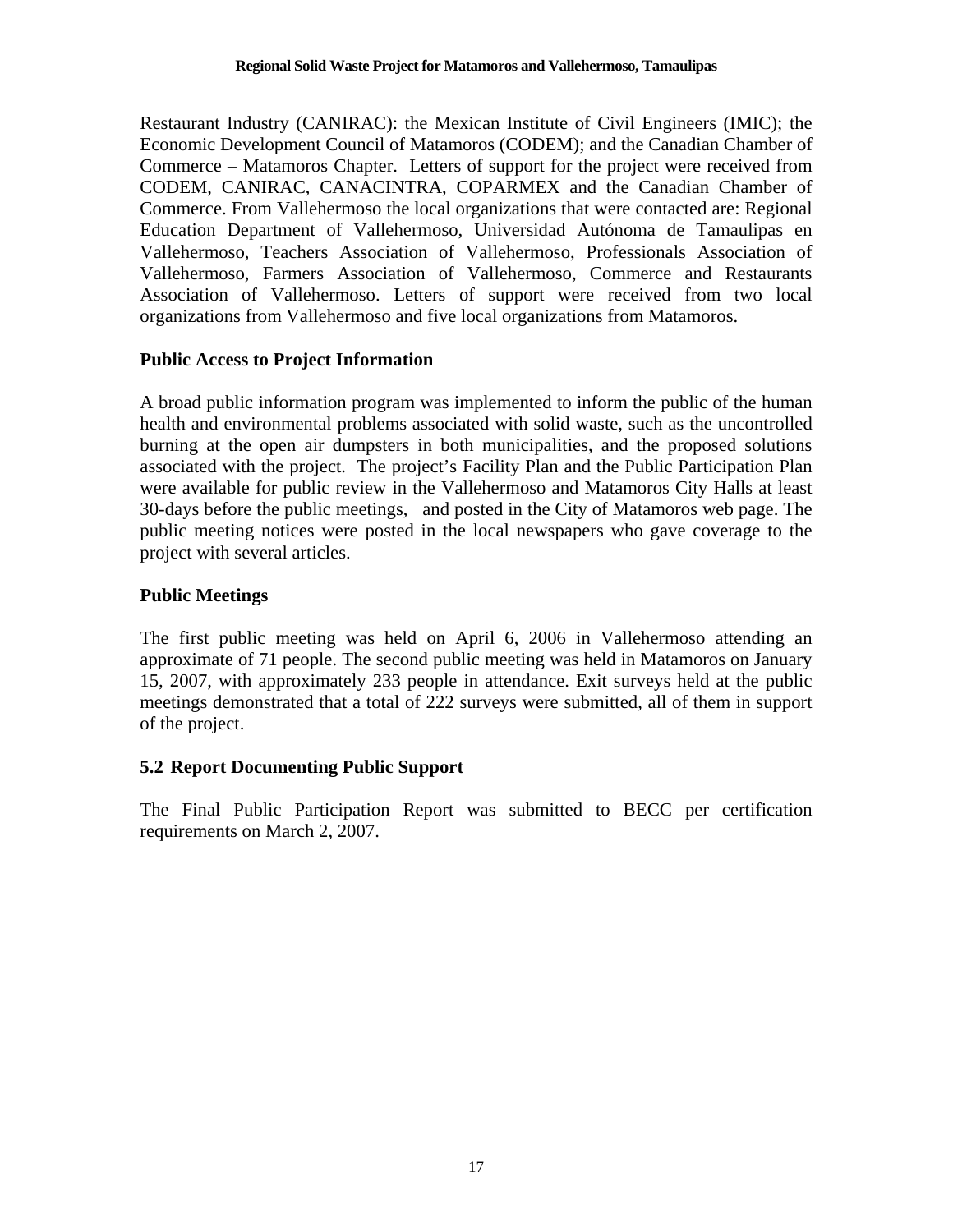## **6. Sustainable Development**

## **1. Definition and Principles**

The Regional Solid-Waste Project for Matamoros and Vallehermoso, Tamaulipas complies with the definition of sustainable development that promoted by the BECC: "Conservation oriented social and economic development that emphasizes the protection and sustainable use of resources, while addressing both current and future needs, and present and future impacts of human actions".

The objective of the project is to improve the existing infrastructure for the management and final disposal of the solid waste generated in the cities of Matamoros and Vallehermoso.

In general, the project proposes important benefits to the environment, human health and social concerns, while implementing the following feasible objectives:

- Closure of the open dumpsites and landfill, which represent environmental pollution in the air, water, soil, and consequently impacting human health.
- Increase the efficiency of management and transportation of solid waste in Matamoros and Vallehermoso, by means of transfer stations and improvement of collection routes.
- Assisting the city of Vallehermoso, which has less financial capacity to adequately dispose its solid waste in a regional landfill that complies with the requirements of Norm NOM-083-SEMARNAT-2003, without having to construct it own landfill.

#### **2. Institutional and Human Capacity Building**

The proposed and feasible activities that contribute to the Institutional strengthening of the solid waste management department of Matamoros and Villahermoso are the following:

- Improve the infrastructure required for the solid waste management department in the areas of management and final disposal (transfer stations and regional landfill)
- Develop better collection routes
- Operate a landfill that complies with the corresponding regulations
- Training of operating personnel

## **3. Conformance with Applicable Local and Regional Conservation and Development Plans**

El project conforms to the Municipal Development Plans of the Administration 2005- 2007 of the cities of Matamoros and Vallehermoso. These include activities such as the improvement of management and final disposal of the municipal solid waste.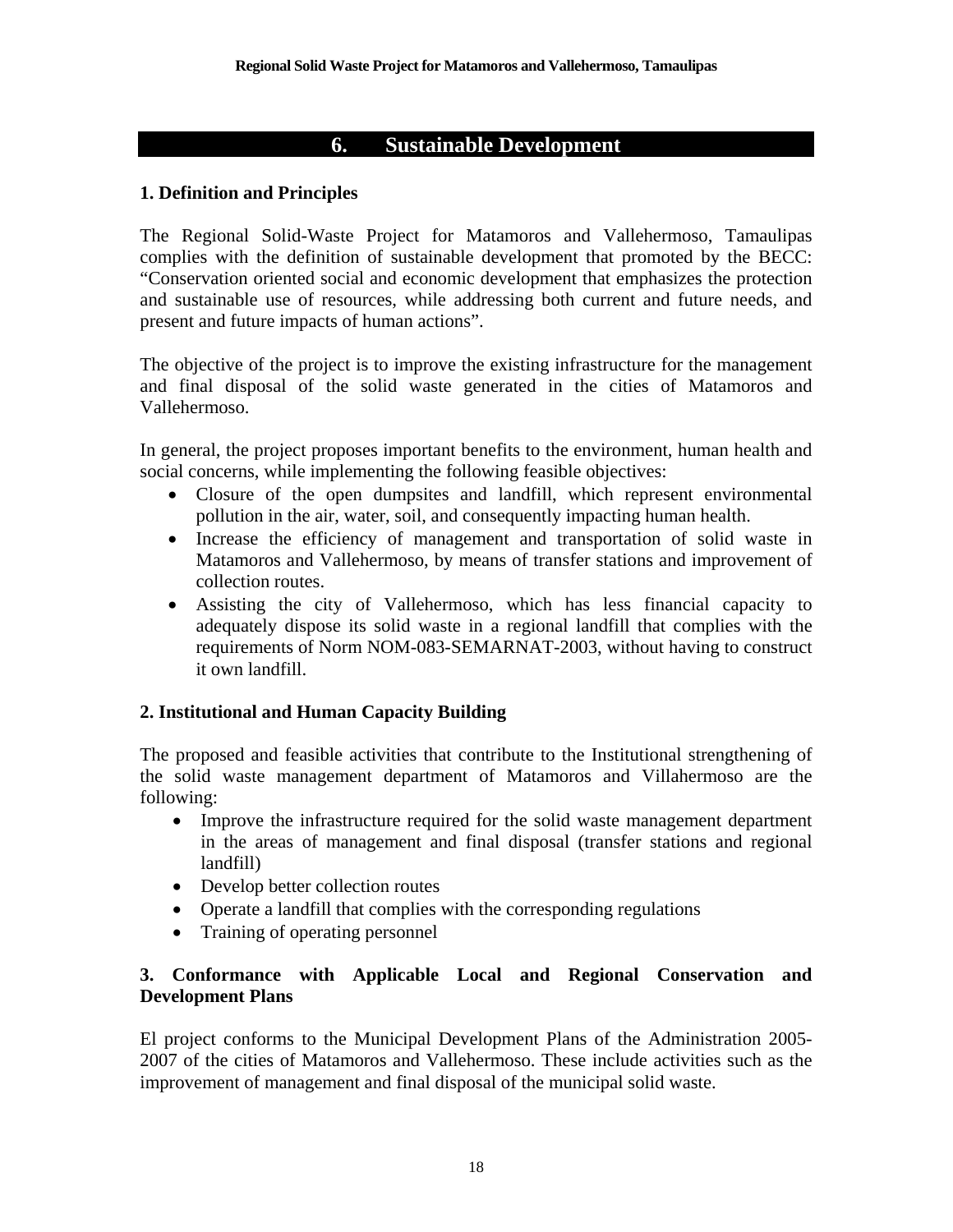The project agrees with the Mexico-United States Environmental Program Border 2012, Objective 3: "Reduce Soil Contamination", and Goal 1 that establishes the following:

Goal 1. For year 2004, identify the needs and develop an action plan focused on the improvement of the institutional and infrastructure capacity of solid waste and pollution prevention related to solid and hazardous waste and toxic substances in the border of Mexico and the United States. In 2005, the action plan will be implemented and terminated in 2012.

## **4. Natural Resource Conservation**

The implementation of the project, which includes the regional landfill and the closure of both the open dumpsites and the old landfill, will reduce substantially the contamination of ground and underground water bodies, soil and air.

## **5. Community Development**

The purpose of the project is to provide adequate services for management and final disposal of the municipal solid waste to all the population of the regions of Matamoros and Vallehermoso.

The implementation of the project will improve the welfare of the communities given that the habitants will enjoy a permanent and systematic manner of management and an adequate and safe disposal of municipal solid waste.

In the long term, it is expected to cause an effect on the communities of Matamoros and Vallehermoso that will modify the habits of generation and management of municipal solid waste, impacting positively the quality of life and environmental education of all the population in the region.